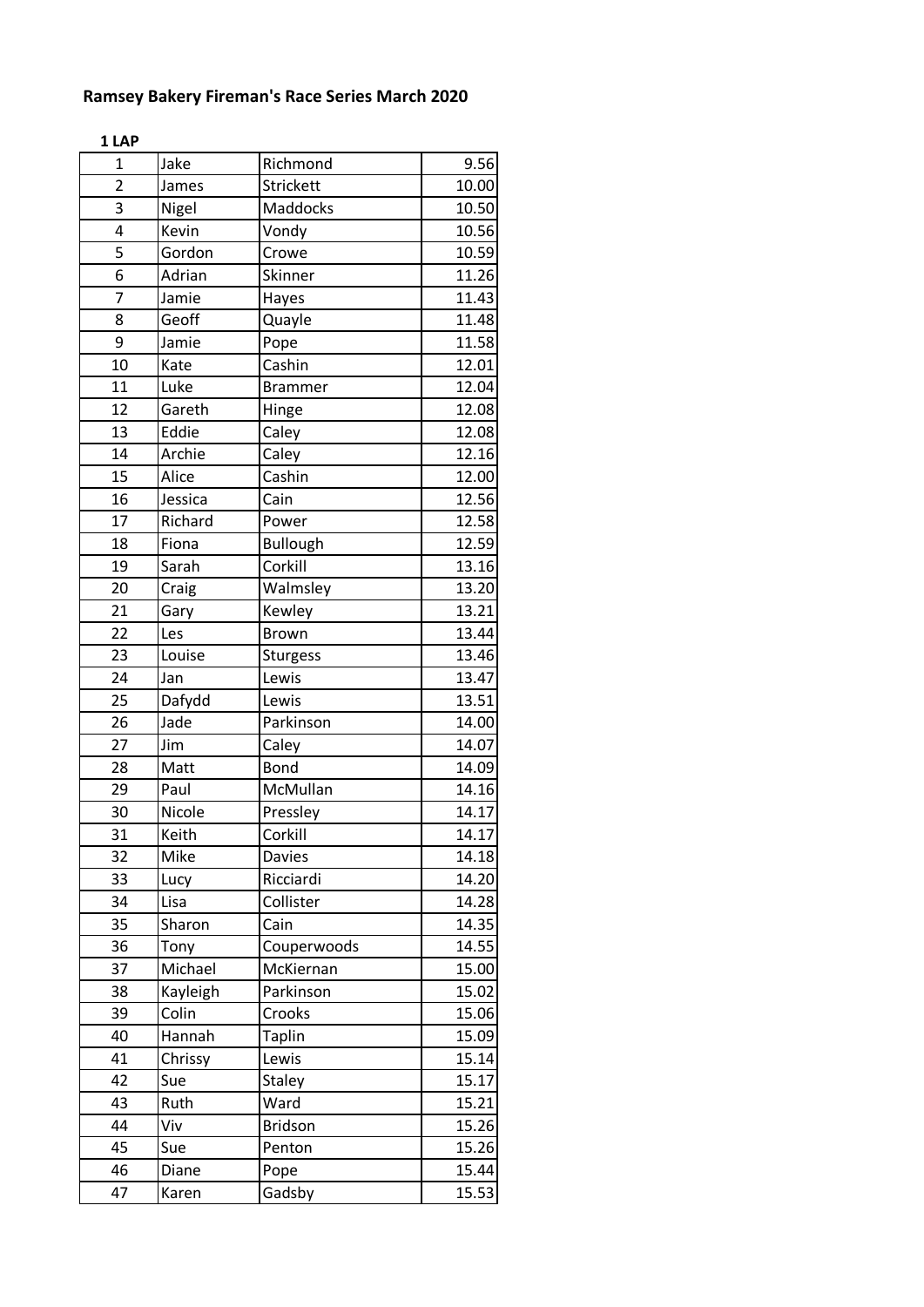| 48 | Fern       | Christian        | 16.02 |
|----|------------|------------------|-------|
| 49 | Sarah      | Sweeney          | 16.14 |
| 50 | Steph      | <b>Brew</b>      | 16.18 |
| 51 | Kirstyn    | Naden            | 16.19 |
| 52 | Rachel     | Kewley           | 16.27 |
| 53 | Andrew     | Kelly            | 16.33 |
| 54 | Katie      | Kelly            | 16.34 |
| 55 | Nicola     | Gallagher        | 16.35 |
| 56 | Carol      | Roy              | 16.54 |
| 57 | Annabel    | Forgie           | 16.59 |
| 58 | Gemma      | Mathieson-Nelson | 17.09 |
| 59 | Geoffrey   | Hall             | 17.15 |
| 60 | Clare      | Gelder           | 17.34 |
| 61 | Anne       | Crellin          | 17.42 |
| 62 | Michael    | Penton           | 17.48 |
| 63 | Chris      | Caley            | 18.02 |
| 64 | Annabel    | Gentry           | 18.14 |
| 65 | Paula      | Garland          | 18.15 |
| 66 | Maria      | Johnston         | 18.50 |
| 67 | Michael    | Spooner          | 18.53 |
| 68 | Carrie     | Westbrook        | 18.56 |
| 69 | Liz        | Peterson         | 18.58 |
| 70 | Kerry-Anne | Cordas           | 18.59 |
| 71 | Louisa     | Edgecox          | 19.34 |
| 72 | Carolanne  | Hanley           | 24.27 |

## **3 LAP**

| $\mathbf{1}$   | leuan     | Owen      | 26.23 |
|----------------|-----------|-----------|-------|
| $\overline{2}$ | Christian | Varley    | 26.24 |
| 3              | Orran     | Smith     | 26.37 |
| 4              | Alan      | Corlett   | 27.11 |
| 5              | Rachael   | Franklin  | 27.12 |
| 6              | Adam      | Huxham    | 28.43 |
| 7              | Andy      | Nash      | 28.45 |
| 8              | Luke      | Phair     | 29.08 |
| 9              | Joel      | Smith     | 29.17 |
| 10             | Paul      | Sykes     | 29.22 |
| 11             | Sam       | Quilleash | 30.24 |
| 12             | Matt      | Callister | 30.43 |
| 13             | Daniel    | Phair     | 30.45 |
| 14             | Brayden   | Roche     | 30.52 |
| 15             | Jayden    | Fayle     | 31.03 |
| 16             | Geoffrey  | Rice      | 31.04 |
| 17             | Michael   | Haslett   | 31.05 |
| 18             | Oliver    | Blackwell | 31.07 |
| 19             | Cameron   | Comley    | 31.31 |
| 20             | Mark      | Teare     | 31.45 |
| 21             | Andrew    | Falconer  | 31.49 |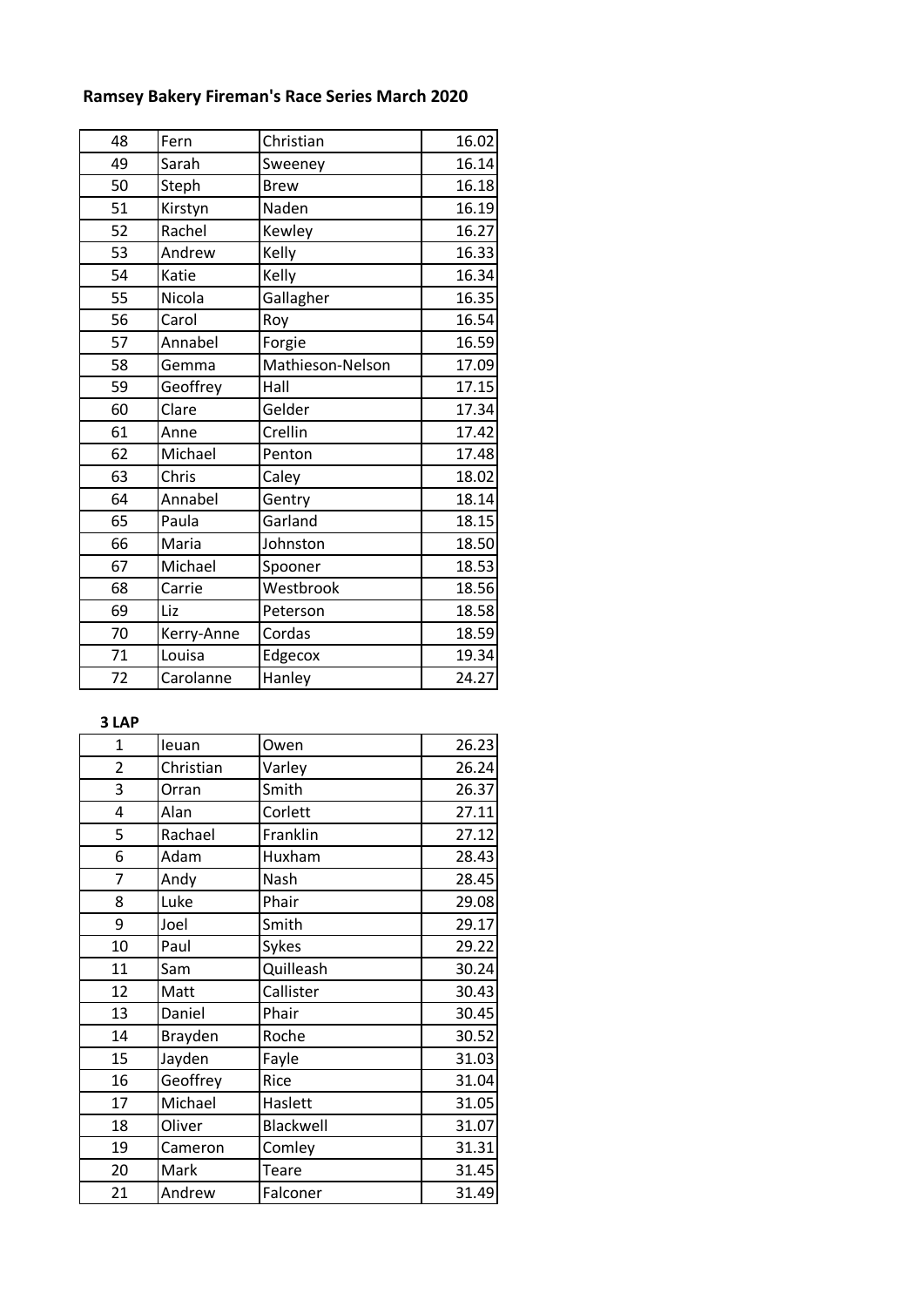| 22 | Jamie         | <b>Brew</b>   | 32.33 |
|----|---------------|---------------|-------|
| 23 | Kevin         | Edwards       | 32.42 |
| 24 | David         | Walker        | 33.15 |
| 25 | Andrew        | Roche         | 33.35 |
| 26 | Phil          | Littlejohns   | 33.49 |
| 27 | Dawn          | Atherton      | 33.54 |
| 28 | Paraic        | O'Dowd        | 34.37 |
| 29 | Aaron         | Schade        | 34.45 |
| 30 | Paul          | Carine        | 34.51 |
| 31 | Emma          | McMullan      | 34.52 |
| 32 | Helen         | Taylor        | 35.24 |
| 33 | <b>Becky</b>  | Watterson     | 35.37 |
| 34 | <b>Steve</b>  | <b>Davies</b> | 35.45 |
| 35 | Matthew       | Gold          | 35.47 |
| 36 | Carrie        | Wernham       | 35.55 |
| 37 | Joanne        | Schade        | 35.59 |
| 38 | John          | Sansom        | 36.06 |
| 39 | Paul          | <b>Bratty</b> | 36.12 |
| 40 | Laura         | Dickinson     | 36.13 |
| 41 | Paul          | Craine        | 36.16 |
| 42 | <b>Bernie</b> | Johnson       | 36.45 |
| 43 | David         | McCallum      | 36.45 |
| 44 | Caleb         | Schade        | 36.51 |
| 45 | Gary          | Sherry        | 36.52 |
| 46 | Shane         | Larkin        | 37.01 |
| 47 | Jonathan      | Leece         | 37.42 |
| 48 | Stephen       | <b>Brown</b>  | 37.50 |
| 49 | Mike          | Connors       | 37.59 |
| 50 | Niamh         | Goddard       | 38.12 |
| 51 | lan           | <b>Drake</b>  | 38.26 |
| 52 | Danny         | Rice          | 38.46 |
| 53 | Ewan          | MacMurchie    | 38.51 |
| 54 | Lawrence      | Dyer          | 38.59 |
| 55 | Tabby         | Wright        | 39.12 |
| 56 | David         | Craine        | 39.14 |
| 57 | Mario         | Ricciardi     | 39.15 |
| 58 | Ben           | Johnston      | 39.55 |
| 59 | <b>Steve</b>  | Willmott      | 40.04 |
| 60 | Stephen       | Dorricott     | 40.08 |
| 61 | Jenna         | Smith         | 40.46 |
| 62 | Sarah         | Kinrade       | 40.54 |
| 63 | John          | Watterson     | 41.09 |
| 64 | Cameron       | Crabtree      | 41.18 |
| 65 | Nikki         | Sharpe        | 41.19 |
| 66 | Alan          | Postlethwaite | 41.20 |
| 67 | Lucy          | Kinrade       | 41.42 |
| 68 | Carole        | Laporte       | 41.44 |
| 69 | Chris         | Wade          | 41.46 |